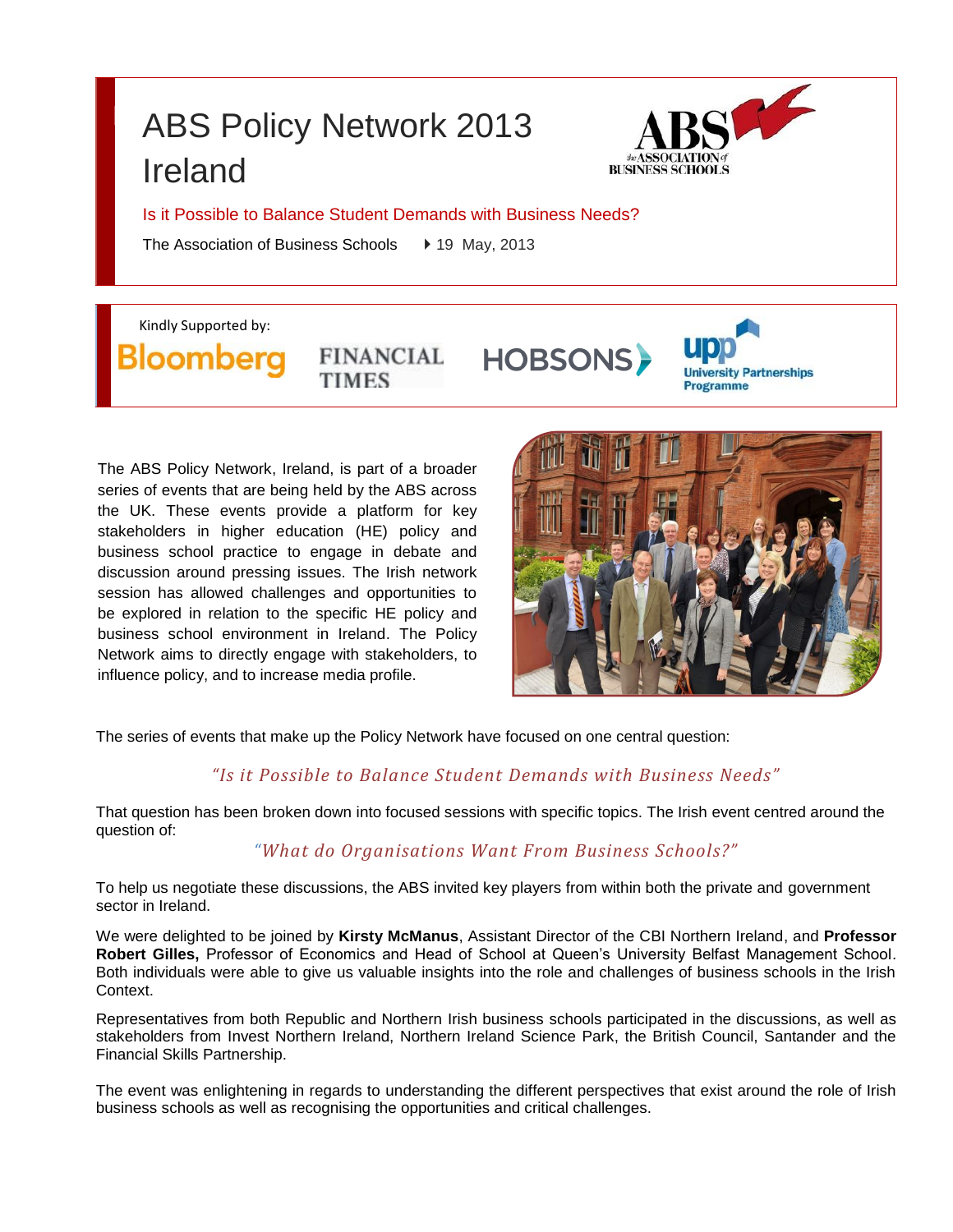

## **Profiles**



#### **Kirsty McManus – Assistant Director at CBI Northern Ireland**

Kirsty McManus is Assistant Director at CBI Northern Ireland responsible for a diverse portfolio of members and lobbying responsibility for employment law, skills, education and energy policy in Northern Ireland. CBI is the voice of business and represents over 240,000 businesses across the UK. Kirsty has a degree in Information management from Queens University and an MBA from the Ulster Business School. Kirsty has over 12 years of industry experience and has previously worked in both the US and UK as an IT Project Manager. Kirsty is also a board member of the Northern Ireland MBA Association Chapter and the BITC Arena Network.



#### **Professor Robert Gilles – Professor of Economics and Head of School at Queen's University Management School**

Robert Gilles is a Professor of Economics at Queen's University since 2009. Previously he was a professor at the Virginia Polytechnic Institute and State University (Virginia Tech, for short) in Blacksburg, Virginia, USA. He has a PhD from Tilburg University in the Netherlands. Professor Gilles' research interests focus on microeconomic theory, game theory, institutional economics, network economics and the provision of public goods.

| <b>Guests</b> |                        |                               |             |                         |                               |
|---------------|------------------------|-------------------------------|-------------|-------------------------|-------------------------------|
|               |                        |                               |             |                         |                               |
| Mr            | David Alderdice        | <b>British Council, NI</b>    |             |                         |                               |
| Dr,           | Gillian Armstrong      | University of Ulster          | <b>Ms</b>   | Sarah Kelly             | Northern Ireland Science Park |
| Mr            | <b>Richard Atfield</b> | <b>HEA</b>                    | Mr          | Paul Marshall           | AB                            |
| <b>Ms</b>     | Kerry Beggs            | Santander                     | Prof        | Marie McHugh            | University of Ulster          |
| Ms            | Linda Brown            | <b>IOD</b>                    | Ms          | <b>Kerry Quinn</b>      | <b>Invest NI</b>              |
| <b>Ms</b>     | <b>Edith Caulfield</b> | <b>QUB</b>                    | <b>Ms</b>   | Victoria Robinson       | <b>ABS</b>                    |
| Ms            | Angela Connolly        | <b>FSP</b>                    | Dr.         | Anne Sinnott            | Dublin City                   |
| Prof.         | Paul Humphreys         | <b>Ulster Business School</b> | <b>Miss</b> | Stephanie<br>Strickland | <b>ABS</b>                    |
|               |                        |                               |             |                         |                               |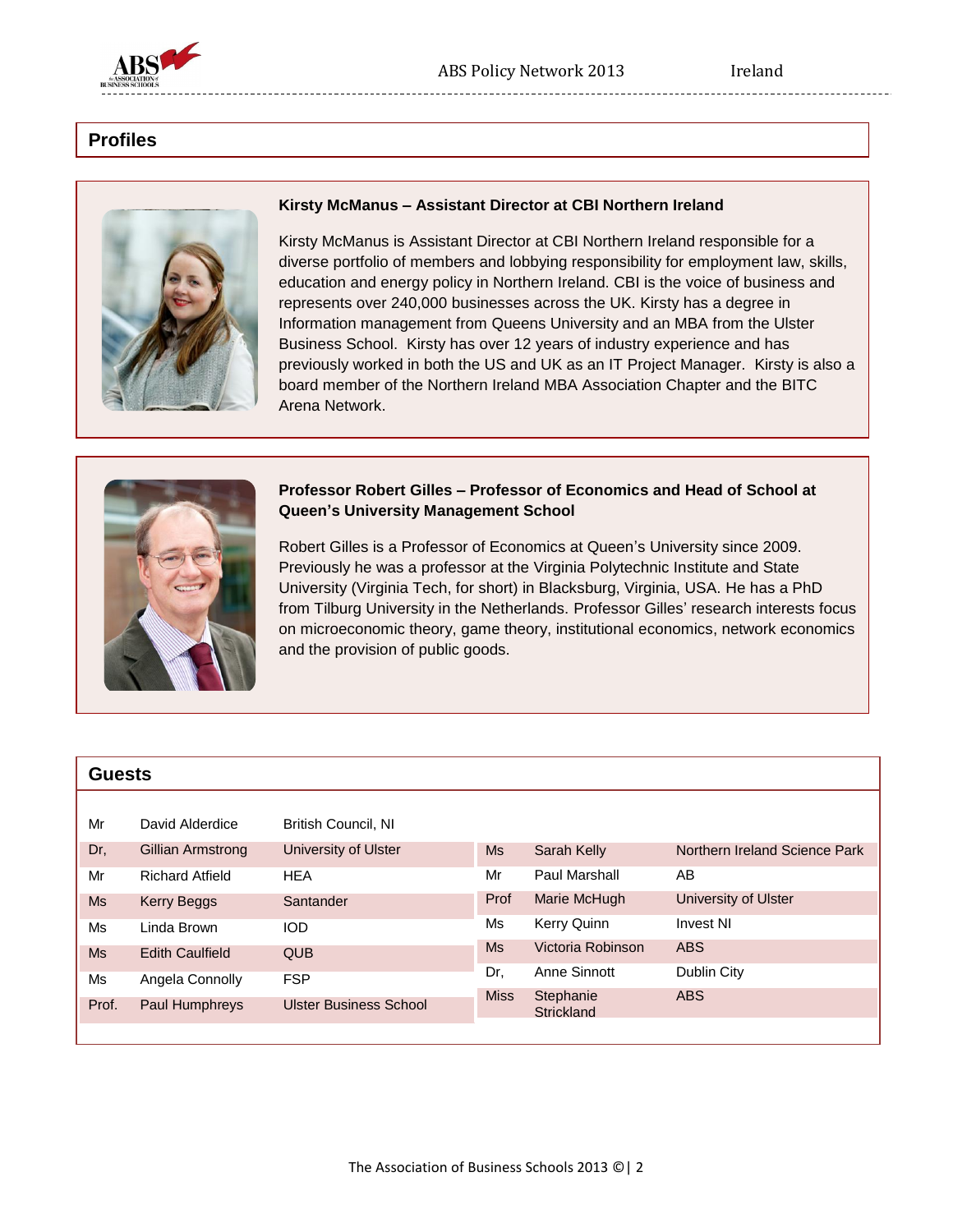

## **Key Themes**

#### **Institutional Division of Labour**

i<sub>u</sub>ii YYi ii Y

Business schools exist at an intersection of several key expectations. They must negotiate their roles as mass education providers, innovators for business, elite research institutions for society and often financial subsidisers for their home universities. Mission drift in business schools is therefore hardly surprising and such confusion can be understood as a symptom of poorly organised staff and academic commitment to specific roles.

During discussions, it was suggested that one solution could be a division of labour, where different academics focus on different roles; the deep thinkers, the general researchers, the teachers, the consultants for industry etc. This would need an honest and radical shift in the reward structure and career progression trajectories to ensure that real development is being achieved and focus maintained.

### **Research Impact and the Challenges**

Dissemination of research for the benefit of society and business remains a paramount priority. Consistent effort should be made to ensure this process is effective. Whilst the introduction of impact into the Research Excellence Framework (REF) has refocused thinking within business schools, there remains a perception that the career trajectory of academics relies on the volume and quality of publications, regardless of whether they teach that research or if that research is consequential. There is a deep structural issue that needs to be addressed with honest conversations that can create meaningful change. Perhaps then we should be asking: "Is it possible to balance academic's careers, with the needs of business"...

#### **Focused and Innovative Teaching**

During discussions it was suggested that staff are not encouraged to be innovative with their teaching. Often what is being taught has no local contextual gravity or relation to the research being carried out by the lecturer in question. Business school teaching needs to be grounded in real case studies that can then be critically examined in a global business context by the student. In the division of academic labour previously mentioned, teaching represents an opportunity to synthesis business engagement and research and more effort should be made to encourage this.

-----------------------

#### **International Outlook**

The challenges outlined above represent a global issue. An international outlook and awareness of the processes abroad is integral for the success of business schools in Ireland. Whilst principle concerns are largely orientated around the recruitment of international staff and students, the question of competition, academic migration, and the global awareness of students deserves equal attention.

--------

- $>$  Increasingly organisations adopt a more global focus. They require graduates with a similarly international outlook and understanding. Business schools need to develop global business citizens able to compete in a global economy.
- $>$  Students and graduates who go on placements abroad return as much stronger individuals with marked improvement in basic employability skills. Facilitating international placements for business students significant scale ought to remain a focus. How do we ensure that resources aimed at facilitating this (scholarships etc) are not siphoned off by the home university?